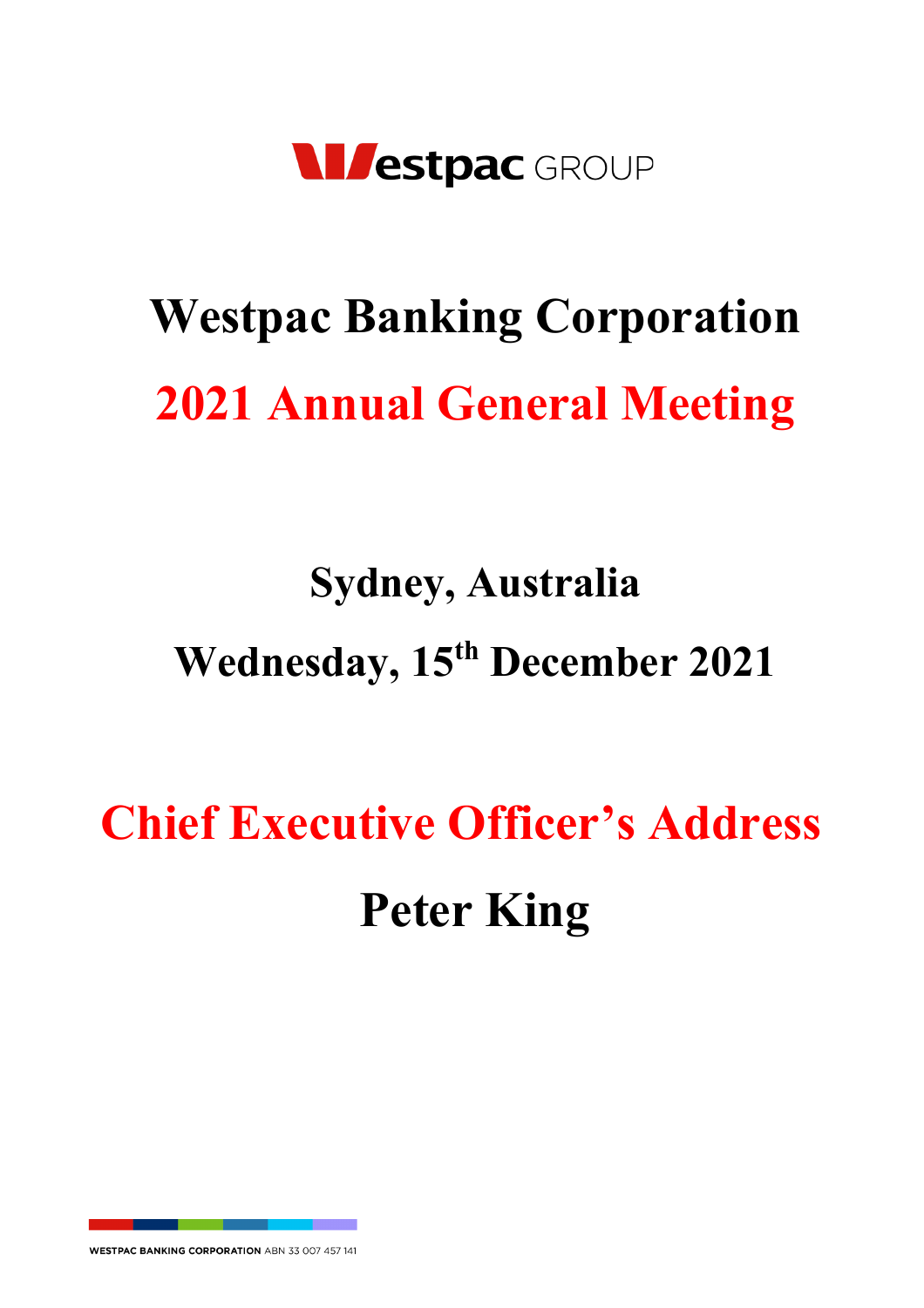

Good morning fellow shareholders and let me echo the Chairman's welcome.

For Westpac, 2021 was a year of transformation.

Profit materially increased, we established the foundations needed to improve the company and we effectively managed the challenges of COVID.

At last year's AGM, I shared our plan to transform Westpac. The big shift was sharpening our focus on banking in Australia and New Zealand and driving change using our strategic priorities of Fix, Simplify and Perform.

Much of 2021 was focused on the Fix priority, improving risk management, addressing customer remediation, and completing regulatory investigations.

We've made significant progress on simplifying the company having exited businesses, closed products and streamlined fees.

While our Fix and Simplify priorities remain, our focus, is increasingly turning to Perform – to strengthen our franchise, improve returns and reduce costs. I am confident the changes made over the last 18 months set us up to deliver.

The scale of change is taking time and significant investment. I'm acutely aware of the impact on shareholder returns and to the value of Westpac shares.

Many shareholders have written to us and I understand your desire that we move quicker to fix our issues. We will continue to challenge ourselves on speed of execution while balancing the need to ensure that change is enduring.

As CEO, I have accountability for delivering the plan. Together with my executive team, I am confident that we'll achieve our targets, particularly on reducing costs and improving returns.

#### **Committed to customers**

When I was appointed CEO, one of my first actions was to renew Westpac's purpose to focus our people on "Helping Australians and New Zealanders succeed". Our purpose has guided us through the pandemic as we worked to help many customers navigate the uncertainty.

We provided 160,000 temporary mortgage repayment deferrals with a value of \$60 billion, we processed 233,000 requests for the early release of superannuation. For small businesses we provided 36,000 temporary loan repayment deferrals and extended more than half a billion dollars in government guaranteed business loans.

I want to specifically recognise our frontline teams who have been outstanding in their commitment to customers despite the disruption the pandemic brought to their own lives. I'm especially proud of the way we protected customers from scams and have helped customers move to new ways of banking.

**WESTPAC BANKING CORPORATION ABN 33 007 457 141**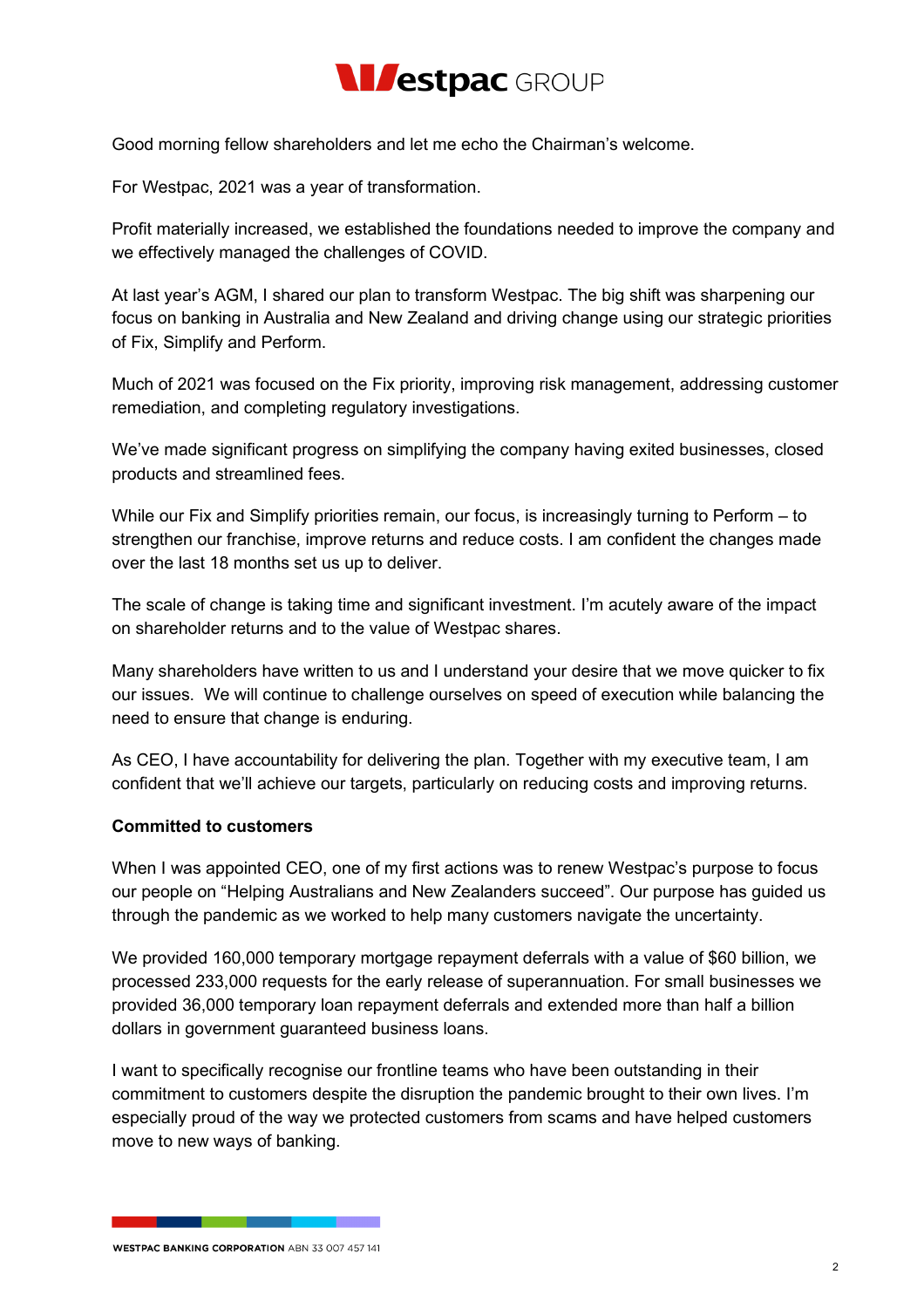

As one of the country's largest employers, we adopted measures to keep our people safe during the pandemic. We introduced personal protections for those in branches and operational sites and enabled over 20,000 employees to work from home.

Westpac was one of the first companies to create workplace vaccination hubs for employees and their families and, more recently, we've begun rapid antigen testing. This helped us keep branches open during covid. From earlier this month employees also began to return to our corporate sites. To protect our people, employees are required to be fully vaccinated to work at any of our sites.

Together with governments and regulators, we have played our part in helping the country navigate this period and I could not be prouder of our people's commitment.

#### **Becoming a simpler and stronger bank**

The company we are building, is profoundly different to the Westpac of two years ago – and it needs to be.

Our renewed executive team is in place, with more than 70% of my direct reports either new to Westpac or to the team. We are clear on what we need to achieve, to lead the Company through this formative time.

Strengthening risk management and risk culture is a clear priority. Our Customer Outcomes and Risk Excellence Program – what we call CORE – is at the heart of this change.

The program brings together over 300 activities designed to improve how risks are captured and managed, provide clarity on risk accountability, and enhance oversight. We're around one third of the way through the CORE program, and it will remain a priority for the next two years.

Alongside this program we are rebuilding our financial crime processes and systems and have dealt to all the matters referenced in AUSTRAC's statement of claim. We're now working to embed these changes.

As part of our Fix agenda, we are reviewing past practices and have uncovered further issues. I know these are disappointing.

Nevertheless, it is vital that we work hard to resolve and close them out, to restore the trust that you and our customers should have in us.

Refocusing Westpac on banking is a critical step under our Simplify priority and we have made great progress on exiting non-core businesses.

We've completed the sale of General Insurance, Lenders Mortgage Insurance and Vendor finance. We have sale contracts for Auto finance and Life Insurance in both Australia and New Zealand and expect these to close in 2022.

**WESTPAC BANKING CORPORATION ABN 33 007 457 141**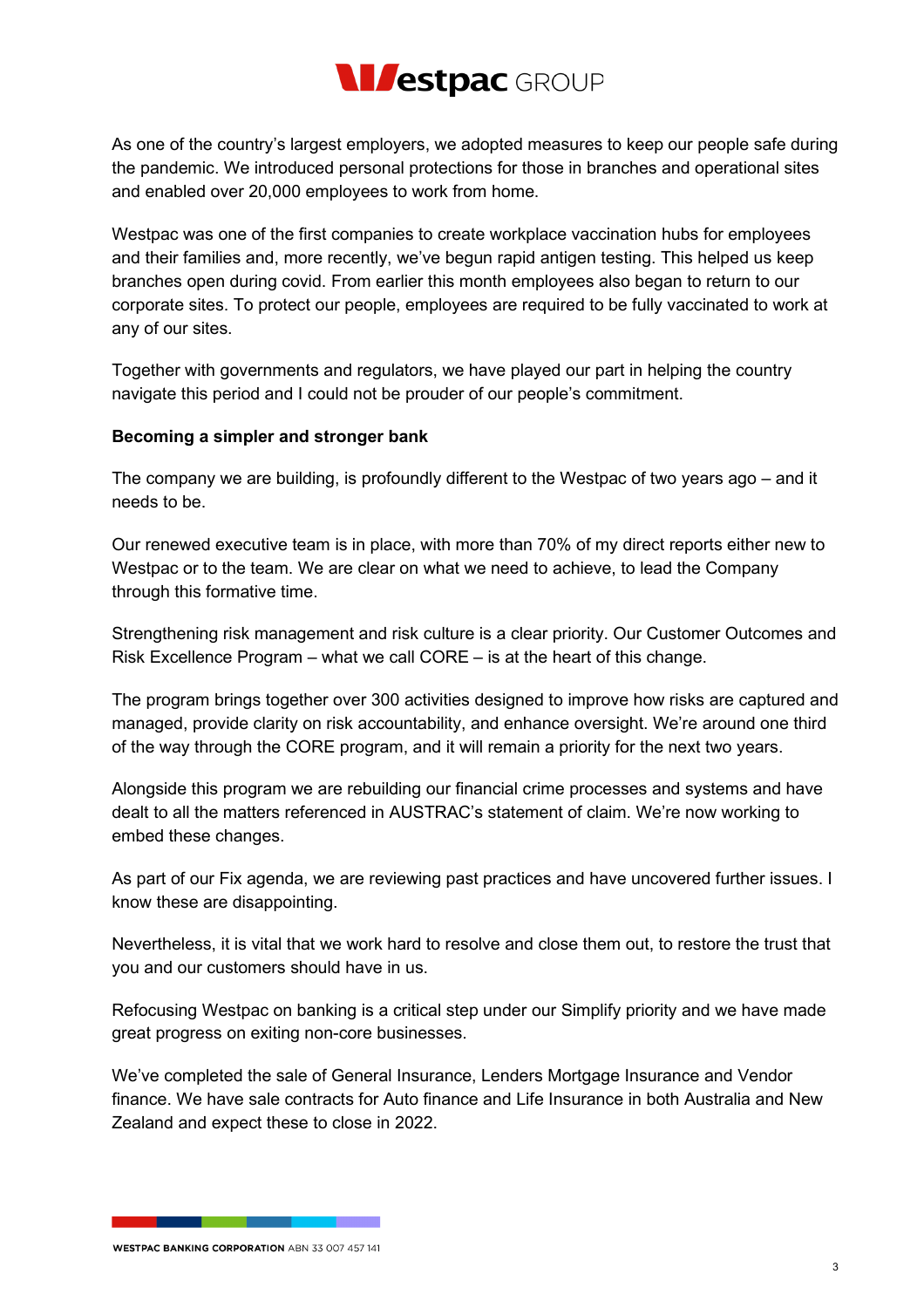

We're consolidating our international footprint having closed subscale offices in Mumbai and Jakarta, with three more locations to close in 2022.

Improving service by making things simpler, faster, and more straight-forward is a focus. Our digital plans underpin this shift, with this year's highlight, the launch of our new mobile app and improving the stability of our banking infrastructure.

We are also testing a new payments solution for small businesses that replaces merchant terminals with a new app on their phone.

Our focus on the core business, streamlined operations and increased use of digital is simplifying the bank and improving service to customers.

As the Chairman indicated, taking action to limit global warming is an urgent priority and, as a provider of finance, we have a critical role to play. We must lead in our own actions whilst helping the economy transition to net zero by 2050. We've backed this by elevating our climate change response to be a company priority supported by Board-approved plans.

Of course, there's more to do, and work is underway to map-out what net zero requires from us and customers in high-emitting sectors. Consistent with the last 20 years, we will keep shareholders informed of our plans and progress.

Climate change is a risk, but it also presents opportunities.

The investment required to change the way we work and live, build new supply chains and electrify the economy is massive – and we will play our part.

#### **Improving performance**

Turning to performance, we more than doubled earnings over the year with cash earnings up 105% to \$5.4 billion, mainly from a turnaround in impairments and lower notable item charges.

While our bottom line was up strongly, core earnings, or profit before impairment charges and notable items, was down 13%. This decline was mostly due to lower interest margins and higher expenses.

Whilst we successfully restored growth in mortgage lending this year, margins were down 7 basis points (excluding notable items and Treasury and Markets income) from the impact of low interest rates, intense competition and a significant shift to fixed rate mortgages. We also incurred higher expenses, mainly related to lifting our risk management capability.

Many shareholders have expressed their disappointment with our risk issues and the size of the investment to fix our management of risk.

We know we have to reset our cost base and we are already taking action to do so.

This year, we set a target to cut expenses from \$13 billion to \$8 billion by FY24 – and we are fully committed to achieving it.

**WESTPAC BANKING CORPORATION ABN 33 007 457 141**